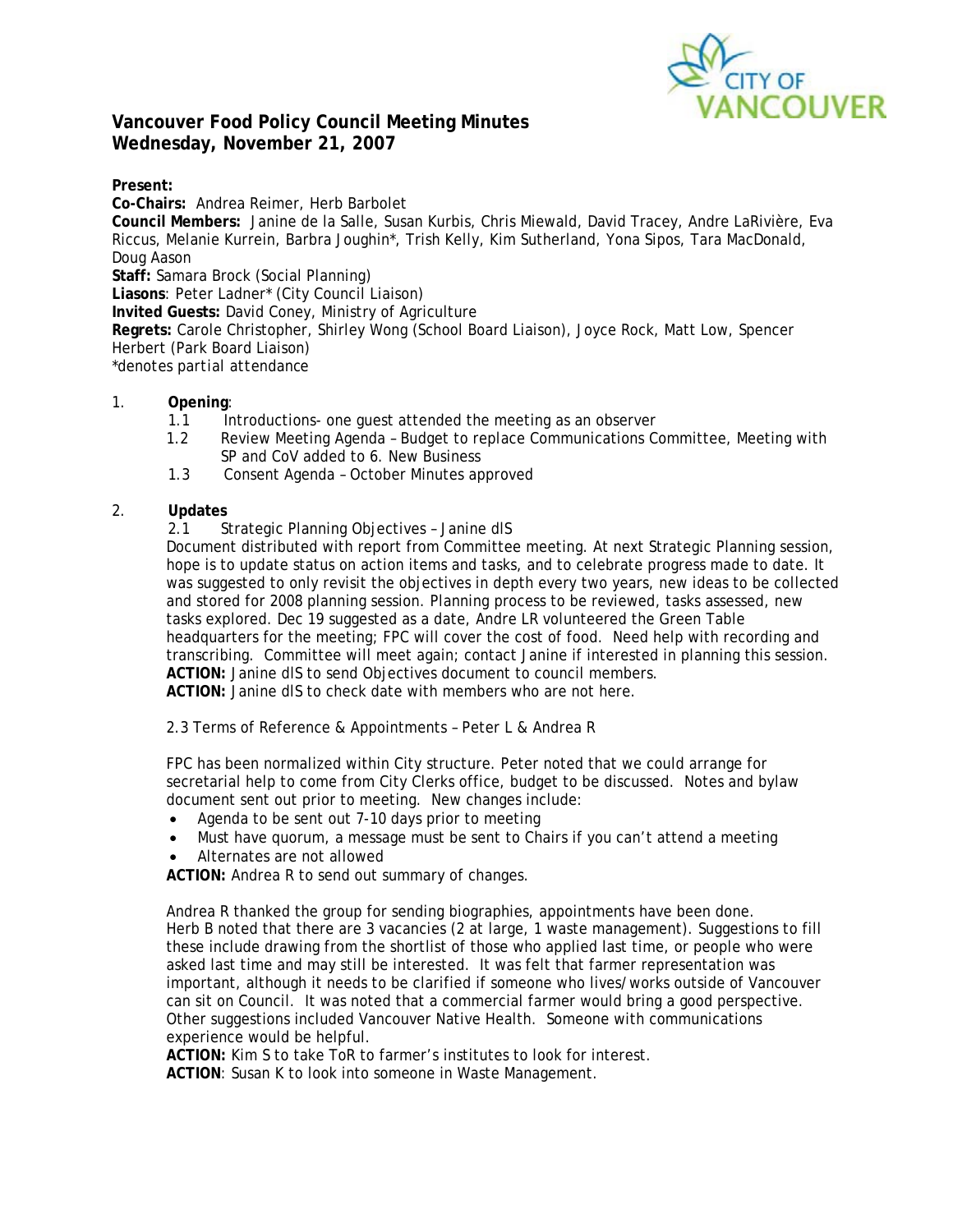2.4 Staff Update – Samara B

- Annual report is due in Feb. FPC works with staff to write it, item will be on January agenda. Secretarial support for meetings to be discussed at Strategic Planning session. Report on 2010 initiative to go to City Council in February, public consultations tentatively on Dec. 13, FPC representation welcome.
- Eco density report to council shortly. Revised over course of strike, parallel City initiatives will be mentioned, but are not incorporated into work plan. Report is on the web.
- 2010 initiative has community interest, trying to get Park and School Boards members and staff in agreement. FPC to meet with stakeholders and discuss all issues. Suggestion to bring Translink to discussion, also Public Works, Canada Line project owner.
- Urban Ag guidelines update for private developments will go to council the same day as 2010 initiative. Developers are using and adopting them. Input is still welcome. **ACTION:** Samara B will check if revisions have been done.

2.5 Intergovernmental Liaison Committee – David Coney, Ministry of Agriculture (lead)

- 10 min on every agenda will be dedicated to this report. David requested input on which gov't agencies to approach for participation on committee. Suggestions included Ministries of Health, Education, Community Services, Employment and Income Assistance, Act Now (Tourism, Sport and the Arts), Climate Action Secretariat and the Land Commission.
- MoA policies focusing on climate change, food miles, health. Working with Ministries of Health, Environment. Direct marketing (farmers markets) is priority. Also, alternative land tenure for non-ALR land under "Buy Local". Priorities will be reflected in provincial agricultural plan to be launched in February.
- Capital region FAIR (Food & Agriculture Initiatives Roundtable) is working with capital region district to establish FPC, maybe through Roundtable on the Environment. **ACTION:** Samara B to send David copy of bylaw document.
- MoA community garden initiative, are looking for inventory across BC. **ACTION:** Samara to provide list of Vancouver gardens, Susan to provide list of school gardens. Looking for First Nations gardens (UBC farm suggested).

Contact: David.Coney@gov.bc.ca / 250-356-0248.

### 2.6 Budget

*Copy of budget from July distributed.* After discussion, it was decided that 1) the Communications Committee will work with Doug A to determine feasibility of completing the 'Identity package' with this year's budget, 2) the budget for Food Charter printing be increased by \$500, 3) the FPC inquire about cost of sponsoring the 2010 community consultations on Dec 13, and 4) that remaining funds to be used for forum on food and climate change in January.

### 3. **Presentation**

FORC report – Proposed postponing presentation until January. Have worked with health agencies and the United Way. Results of Food Assessments indicate that we will not achieve food security through food programs, due to lack of income and ability to grow food, pointing to a weakened social safety net. Using two dozen indicators, all say food will be more expensive and difficult to attain. FPC has crucial role in offering solutions. Need to relocalize the food system. System is dynamic, how change is managed will be critical. Reports contain much info (eg. maps on food programs, grocery stores, etc.) contact Chris or Herb if needed. Plans to print 100 copies of report, link is on Social Planning website.

**ACTION:** Herb/Chris to send report to Barbara J to take to food charter workshops.